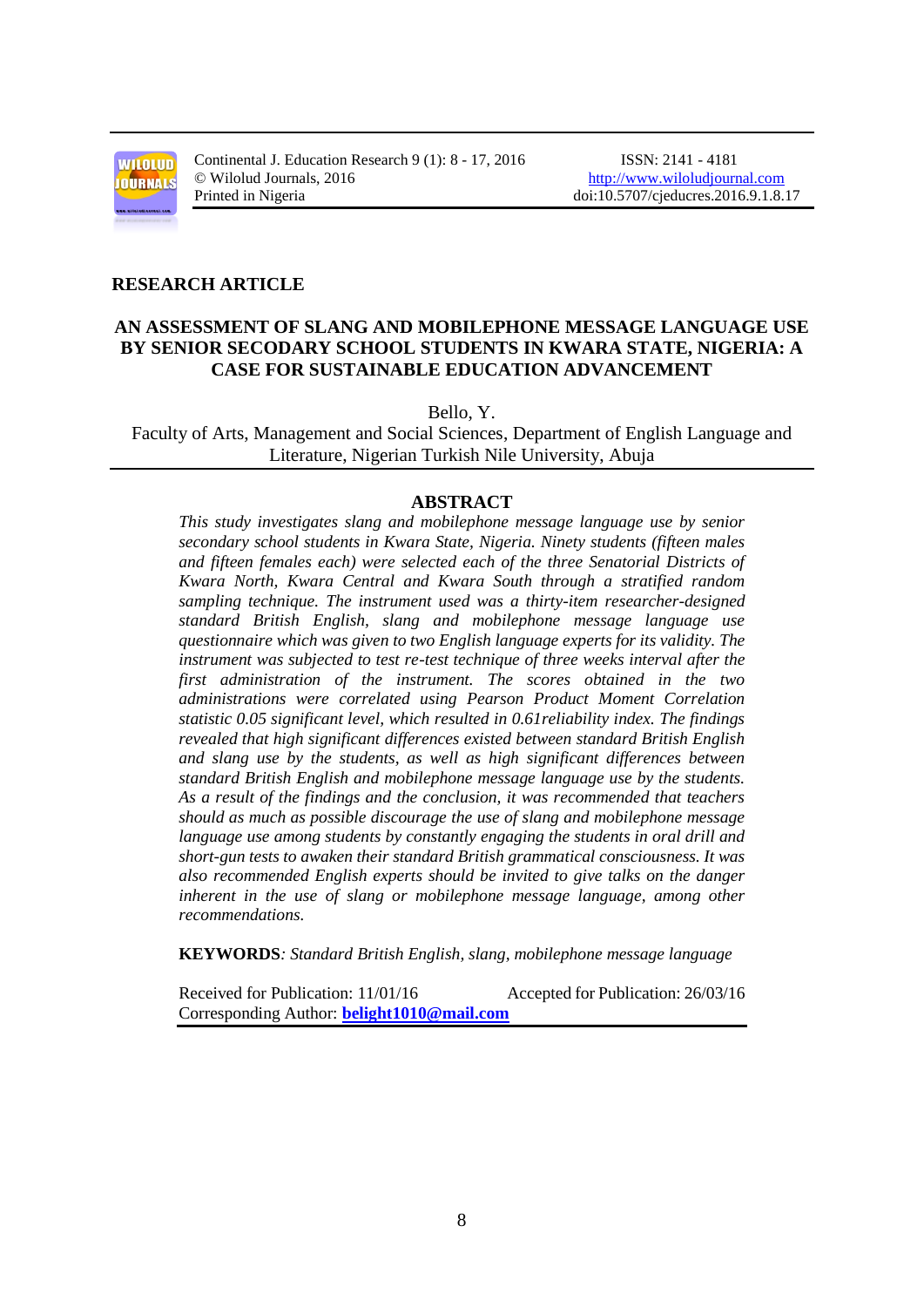## **INTRODUCTION**

Literacy, the skill of reading, writing and computing is important and significant for it to have engaged the attention of the whole world since the invention of the art of reading and writing about five thousand years ago. Oracy (oral culture) and literacy (print culture) have co-existed since then with literacy gaining where oracy loses (Oyedeji 1997).Oyedeji further observes that as long as people live in small groups, villages, communities with little or no noticeable linkages, oral persisted and was adequate since members understood the monolingual cultures of such groups as existed; the cultures were then handed down orally through generations.

But in the cotemporary universe, communities have assumed lager dimensions and have mingled with commerce and industries; wars have taken place, resulting in the conquest and absorption or colonization of communities, communities thus become bilingual or multilingual which made communication became difficult. In such situations, oracy was becoming inadequate and inefficient; inadequate because of the multiplicity of cultures that emerged, and inefficient because the details needed handing over cultures, history, political and economic practices from one generation to another.

In another development, Francis in Termah-Abah (2010) views literacy (language by implication), as an important instrument for communication, is remarkably varied from place to place, and from persons to persons, and that no language spoken by more than a very small number of people is homogeneous. Any language has considerable internal variations and speakers make constant use of the many different possibilities offered them, thus making people to constantly exploit nuances of language they speak for a wide variety of purpose. In another instance, Jowitt (1991) opines that varieties of language used by many speakers indicate the speakers' regional, social, ethnic, gender and even their pronunciation. In support of the above, Ursel (2001) argues that social context, age, degree of formality, degree of interaction and intimacy of the interlocutors and the subject of discourse, among others contribute variations in language use with the aim of encouraging mutual, social interaction and international intelligibility, and that there are special slang vocabulary items for both male and female students, with male students speaking more slang than their female counterparts evident by 55% and 46% respectively.

In the same vein, Jowitt (1991) posits that a variety of a language can be thought of as one of many general and complete language systems each used by a substantial number of people and each possessing characteristics that clearly distinguished it from other systems without requiring it to be classified as a different language. It is in the light of this that Nigerian English, British English, American English, among others are referred to as varieties of the English language, and as such, use of slang takes sustenance from the various varieties of Englishes at the disposal of these inquisitive students.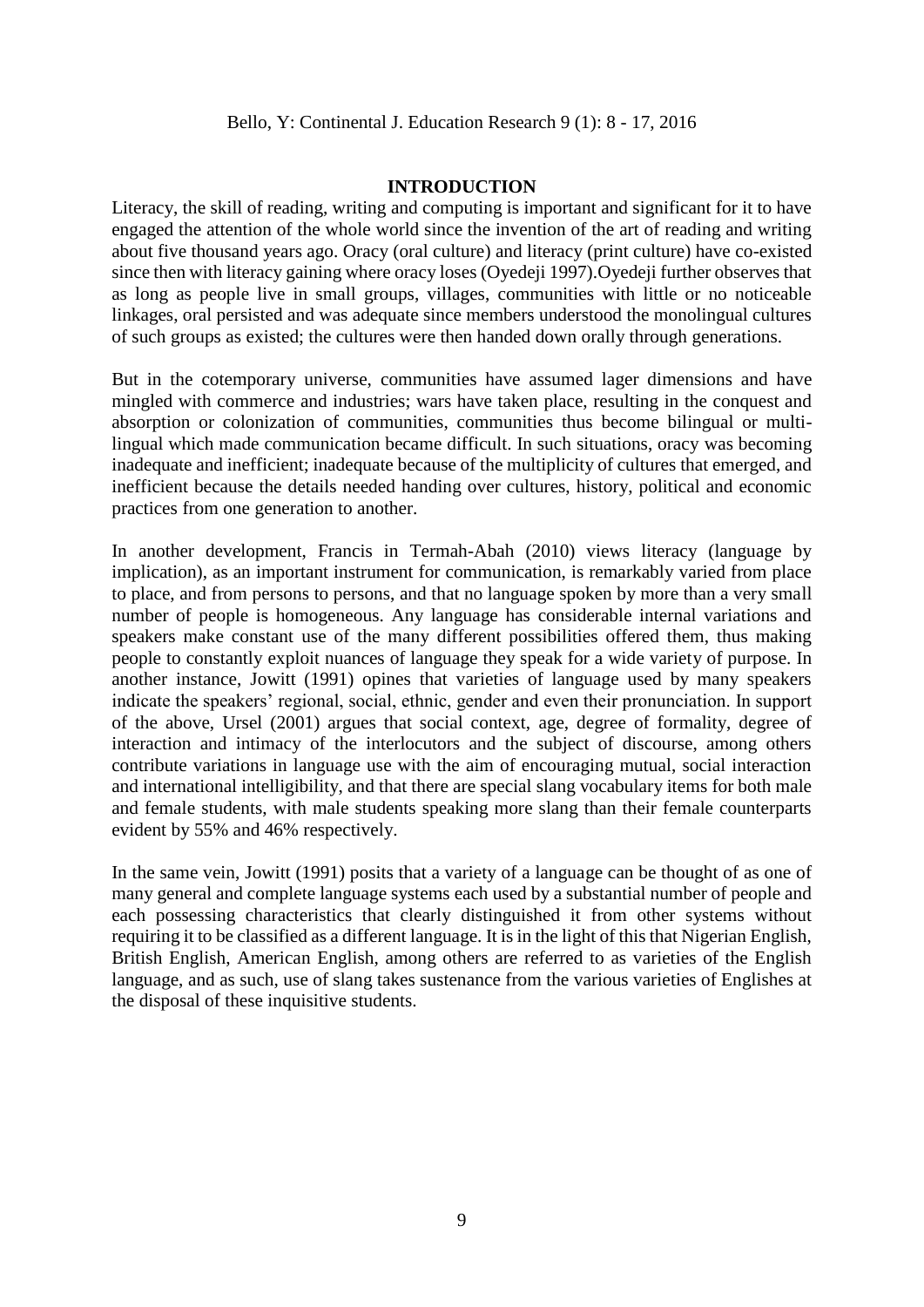# **BACKGROUND LITERATURE OF TELEPHONE AND LANGUAGE OF MOBILEPHONE MESSAGE**

Telephone language, as an important variety message language started when an American man was unavoidably separated by miles from his wife, who he loved so dearly. He often wished to speak directly with her, to hear her voice even across the distance separating them (Aneke 2011). Aneke asserts that many people all over the earth were circumstanced like these two people. Some had no immediate need to communicate with anybody over long distances, but they conjured up that situation in their imaginations. Similarly, Navv (2013) posited that if long man experiences on earth is a prompting and an opportunity for man to exercise his creativity supplying his needs from the spiritual world, where everything exists in perfection and abundance. It is this creativity that is taking recourse to the spiritual world and finds solutions to problems and supplies needs that made Alexander Graham Bell to invent the telephone that is very sublimity (Navv, 2013).

Slang, on the other hand is another variety of the English language which originally is the speech of people involved in the criminal underworld, hooligans, bandits and criminals (Ternah-Abah 2010). Termah-Abah submits further that slang has become the speech of many who use it as an alternative vocabulary encoding their communal values, and that slag is now associated with armed forces such as the Army, Navy, the Air force, and even the Police force, the entertainment world in television programmes, music, politics, gambling and in the speech of prisoners, and now very pronouncedly among secondary school students (Boylan 2005). In line with the above, Eble (1996) posits that the use of slang among students of higher learning across the globe has become a common phenomenon. Eble argues further that the creative use of language by college students to grumble to each other about their lot in life, and about those in authority over them must date back in Western Europe to the earliest days of universities. In the United States of America for instance, Eble opines that the reconstruction of college slang during the nineteenth century relied heavily on three sources: 1. B. H. Hall's College words and Customs 1856; 2. Lyman Bagg's Four Years at Yale 1871; and the novel Students' Life at Harvard 1876. These three sources revealed that slang vocabularies were concerned with campus landmarks, rivalry among the classes, making fashionable appearances, eating, socializing and studying as little as possible.

The use of slang among students is not restricted to the United States of America and other parts of the developed world alone, there is hardly any institution of higher learning in Nigeria today where slang is not used by students especially at the informal contexts http:www.ngex.com/entertainment/oncampus/campus slang which is exclusively for Nigerian universities sent in slang vocabularies and their meanings as used in such campuses (Termah-Abah, 2010) In Green and Kittredge, (1902) views slang as a particular kind of vagabond language always hanging on the outskirt of legitimate speech but continually straying or forcing its way into the most respected company. Although slang is still informal, it cannot be seen as illegitimate as it is now more accepted by the public than it was during its early days as in the submission above. But in the contrary, scholars like Bight (2003) condemn use of slang as an accepted correct social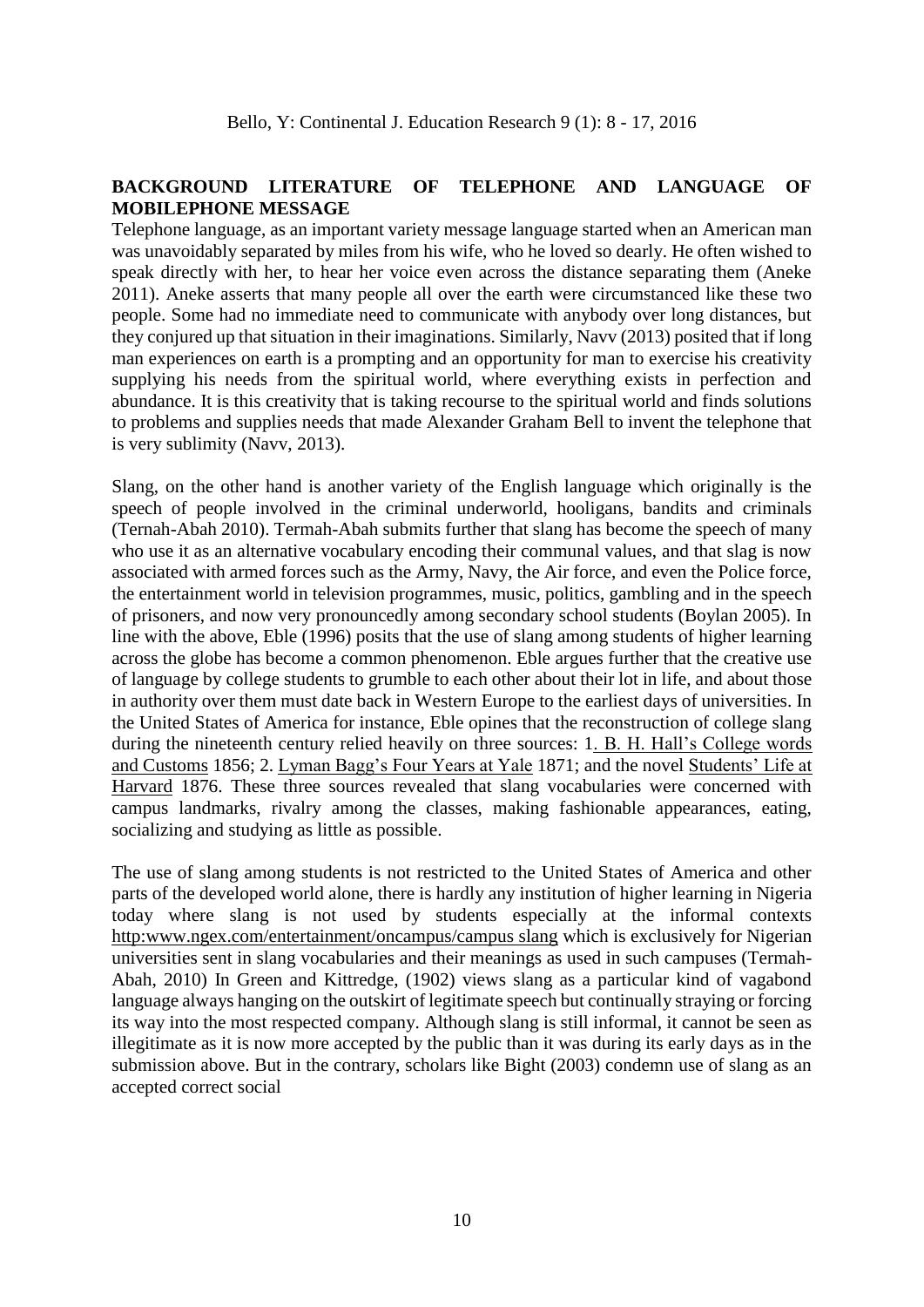grammar because it undermines the standard language (English) which inadvertently reflects poorly upon its users. He argued that slang is a language of highly colloquial type which is considered as below the level of standard educated speech and consisting either of new words or of current words employed in some special sense. However, Eble (1996) argued that despite the fact that slang is viewed by Bight (2003) as below the level of standard educated speech, it is an ever changing and fashionable set of vocabulary of sociability used to establish or reinforce identity cohesiveness within a group with a trend or fashion a society at large, just as Ellis (2006) also corroborated Eble (1996) that slang is a variety of language used in certain contexts by means of which people express their sense of belonging to a particular group within the community which is not specific any geographical location.

While lending support to the submissions above, Navv (2013) posits that slang is a characteristic of speech which is rhetoric, while the message of mobilephone, another form of slang is a written type used by students to freely express themselves informally and often outside the confines of correct social grammar or social niceties with cheeky and amusing stances but all the same they enhance communication at least for social intelligibility. Also, the electronic messaging (EM), text messages (TM) chart room messages (CRM) and sometimes emails can be written using the smallest number of letters possible. Pronouns, prepositions and articles may be omitted and abbreviations are widely used. Examples are:

- 1. '2night', for tonight;
- 2. 'CUL8ta', for see you later;
- 3. 'Gr8', for grate or great;
- 4. 'ILU', for I love you; among other examples.

In the light of the above, Asher and Simpson (1994) asserted that they "vocabulary in limbo" that it is an applicant language that is waiting acceptance or rejection by standard users or endlessly awaiting neither, and perhaps, quiet withdrawal. Zinka (2011) also argues that in most tertiary institutions, there is general awareness that most students, especially the female students no longer learn to listen well, speak well, read well and write well in English due to the mobilephone message language use (MMLU) and other unofficial or ungrammatical English (slang) which critically goes against sustainable education reforms.

#### **Statement of the Problem**

In Nigeria, English language, particularly the standard British English has continued to enjoy maximum attention as the medium of formal communication especially as a language of instruction. Parents and proprietors of schools have often accepted the use of English language as a mark of prestige (Bello 2011). Admissions into tertiary institutions these days require candidates to pass English language at credit level Senior School Certificate Examination (SSCE) or National Examination Commission (NECO). The tool for sustainable education advancement is through the use of global language i.e. English. Sustainable education advancement is wide concept that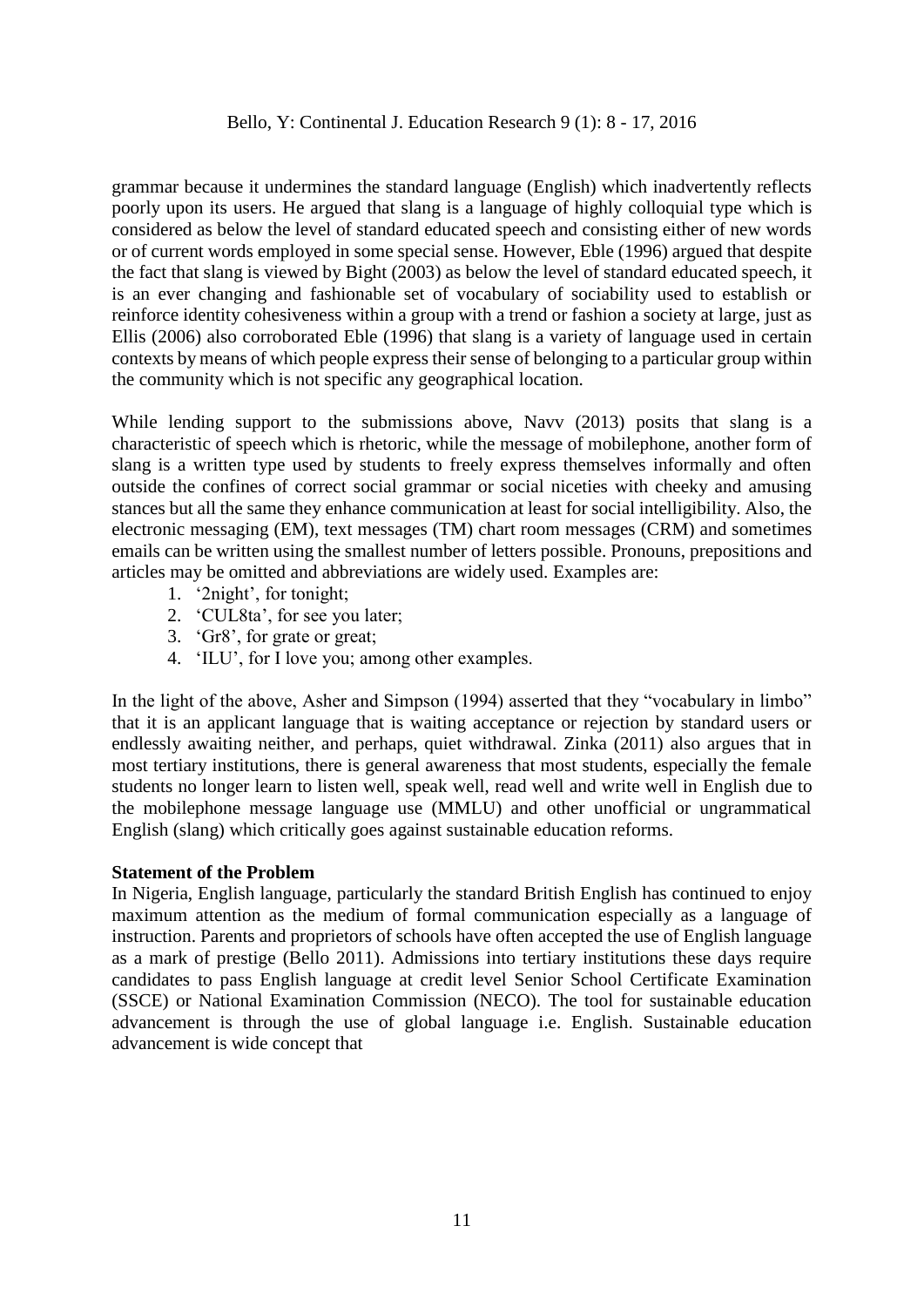concerns all levels of development in an international scale. It is the basis for international classifications such as developing countries, developing countries and least countries. But despite this importance of the English language, its teaching in Nigeria has continued to witness a lot of problems with dwindling performance by students due to the fact that slang words and mobilephone message language and expressions get their ways into students' write-ups thereby hampering meanings, hence, effective communication especially when such slang and mobilephone message language are the same with those of the standard English but of different meanings depending on whether they are used as slang, mobilephone message language or otherwise are marred. Similarly, because of the infiltration of slang and mobilephone message language use, some students these days find it difficult to draw a line between formal and informal use of Standard English. A very good number of senior secondary students are found of using, saying and writing such expressions as "bo" for but, "fashy" for neglecting something, "fuck you" for being stupid, "fuck up" for making a mistake, "how ar u" for how are you, "2geda 4ever" for together forever, "bai it 4me" for buy it for me, "shei u understand" for did you understand, "chill" for exercise patience, "me I want to…" instead of I want to…, starting a sentence with "as in", among other several examples. These, therefore show the declining interest of students to perfecting their use of English rather, they prefer to identify with that which is "now popular", that is the use of slang has consequences for effective communication in Standard English.

## **Purpose of the Study**

The purpose of this study is to assess slang and mobilephone message language usage by the senior secondary students in Kwara State, Nigeria as a result of the fact that students nowadays spend more time acquiring the latest slang items and fiddling with mobilephone for messages to people of interest (which neglects sustainable education reforms in Nigeria) instead of improving upon their use of Standard British English which is the only yardstick for measuring their level of competence in the language.

#### **Research Hypotheses**

The following hypotheses were generated for testing in this study:

Ho1: There is no significant difference between standard British English and slang use among male senior secondary school students.

Ho2: There is no significant difference between standard British English and slag use among female senior secondary school students.

Ho3: There is no significant difference between standard British English and mobilephone message language use among male senior secondary school students.

Ho4: There is no significant difference between standard British English and mobilephone message language use among female senior secondary school students.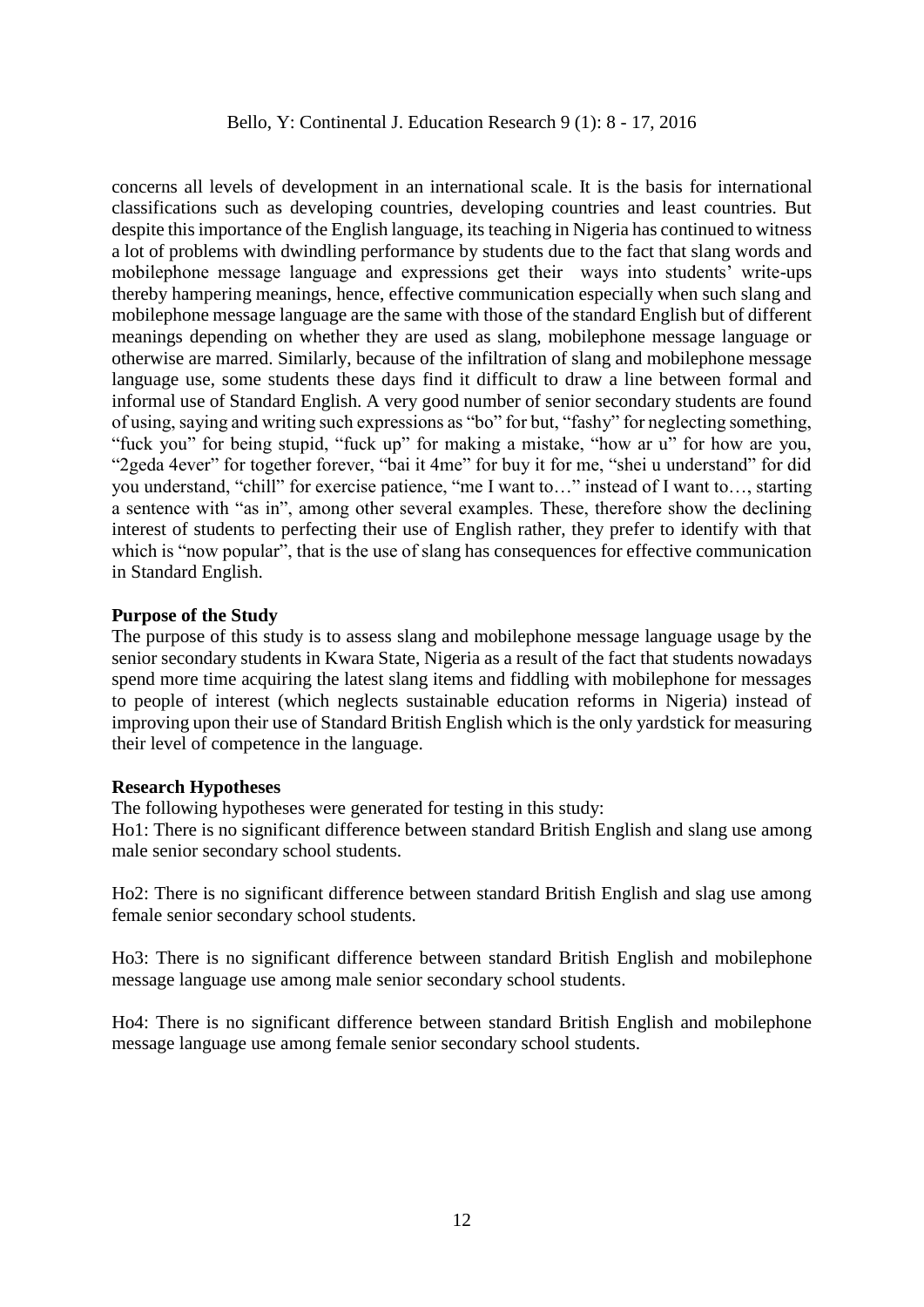## **METHODOLOGY**

This study is a descriptive survey type. The population for the study was all the senior secondary school students in Kwara State. Stratified random sampling technique was used to select 30 students (15 males and 15 females) from each of the three Senatorial Districts Kwara South, Kwara Central and Kwara North, making a total of 90 respondents. A thirty-item researcher-designed standard British English, slang and mobilephone message language use questionnaire was used as instrument for the study. The instrument was given to two English language experts for its content validity. The experts' suggestions and corrections were used to draft the final questionnaire used for the study, while for the reliability of the instrument, the questionnaire was subjected to test re-test technique of three weeks interval after the first administration of the instrument. The scores obtained in the two administrations were correlated Pearson Product Moment Correlation Statistics at 0.05alpha level of significance and yielded 0.61 reliability index. T-test statistical method was to test the four hypotheses at 0.05 alpha level of significant.

# **DATA ANALYSES AND RESULTS**

The data collected from the study were analysed using t-test statistical technique as reported below:

H01: There is no significant difference between standard British English and slang use by male senior secondary school students.

**Table 1: T-test Analysis of the Difference between Standard British English and Slang Use by Male Senior Secondary School Students**

| Variables     | N  | Mean | <b>Standard</b> | Df | Critical | Calculated | Decision     |
|---------------|----|------|-----------------|----|----------|------------|--------------|
|               |    |      | Deviation       |    | t-value  | t-value    |              |
| <b>SBEUNS</b> | 90 | 9.47 | 2.30            |    |          |            |              |
|               |    |      |                 | 89 | .960     | 0.335      | Ho1 rejected |
| <b>SUMS</b>   | 90 | 9.88 | 2.51            |    |          |            |              |

Key:

SBEUMS= Standard British English use by male students. SUMS= Slang use by male students.

The results in the Table 1 indicated that the Mean scores of SBEUMS and SUM are 9.47 and 9.88 respectively. The result further showed that the calculated t-value of 0.335 is less than the critical t-value of 1.960 at 0.05 significant level, an indicative of high significant difference between standard British English and slang use by the male secondary school students, and as such the null hypothesis which says that is no significant difference between standard British English and slang use by senior secondary school students is rejected.

Ho2: There is no significant difference between standard British English and slang use by female senior secondary school students.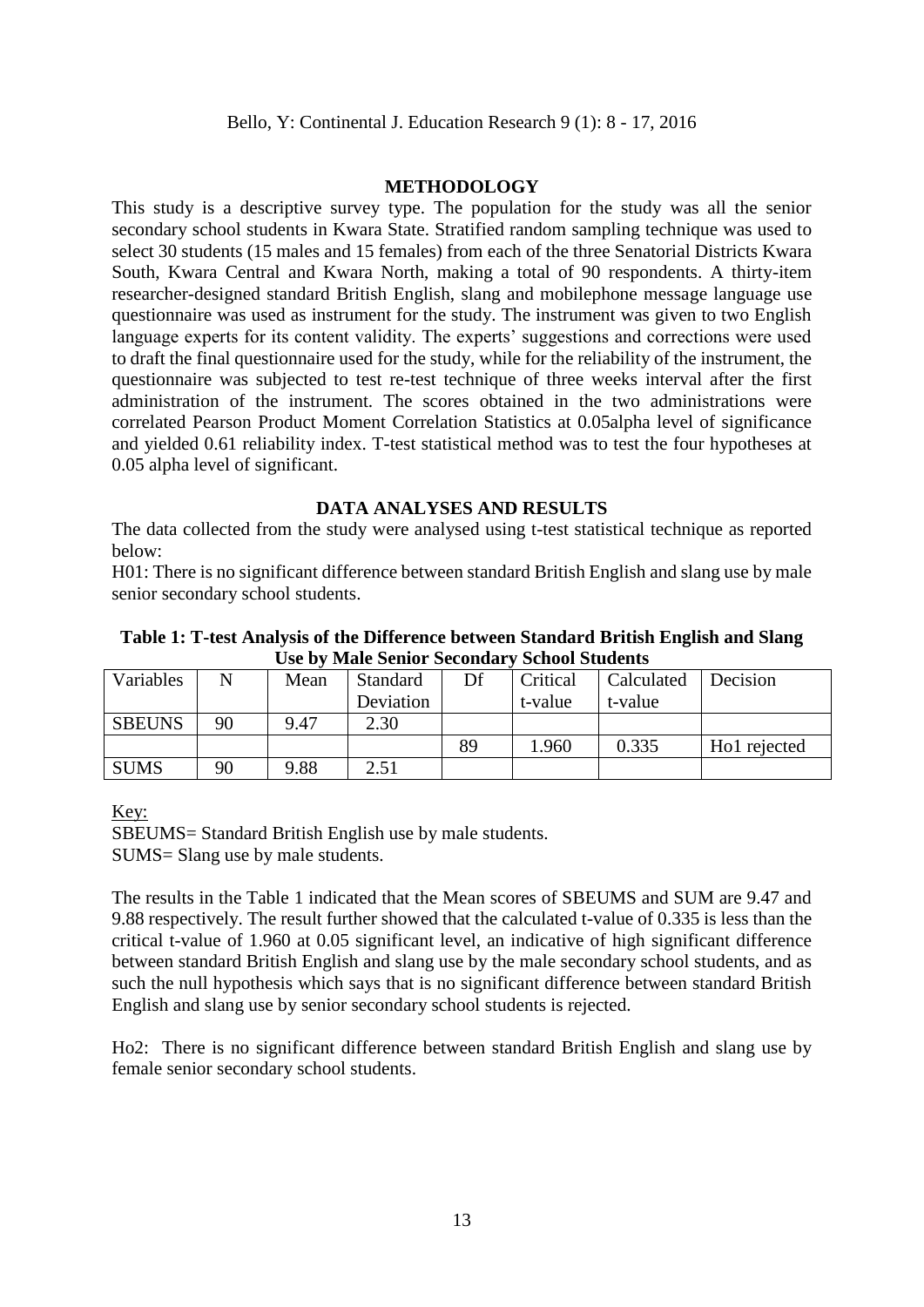| USE DY FEMALE SEMOL SECONDATY SCHOOL SUDDENLS |    |       |                 |    |          |            |                          |  |
|-----------------------------------------------|----|-------|-----------------|----|----------|------------|--------------------------|--|
| Variables                                     | N  | Mean  | <b>Standard</b> | Df | Critical | Calculated | Decision                 |  |
|                                               |    |       | Deviation       |    | t-value  | t-value    |                          |  |
| <b>SBEUFS</b>                                 | 90 | 35.35 | 7.36            |    |          |            |                          |  |
|                                               |    |       |                 | 89 | l.960    | 1.331      | Ho <sub>2</sub> rejected |  |
| <b>SUFS</b>                                   | 90 | 33.90 | 7.95            |    |          |            |                          |  |

# **Table 2: T-test Analysis of the Difference between Standard British English and Slang Use by Female Senior Secondary School Students**

Key:

SBEUFS=Standard British English use by female students. SUFS= Slang use by female students.

Table 2 indicated that Mean scores of 35.36 and 33.90 respectively SBEUFS and SUFS, also showed that the calculated t-value of 1.331 is less than the critical t-value of 1.960 at 0.05 significant level, indicating high significant difference between standard British English and slang use by female students, thus rejecting the null hypothesis that says there is no significant difference between standard British English use and slang use by female students.

Ho3: There is no significant difference between standard British English and mobilephone message language use by male secondary school students.

| Table 3: T-test Analysis of the Difference between Standard British English and  |
|----------------------------------------------------------------------------------|
| <b>Mobilephone Message Language Use by Male Senior Secondary School Students</b> |

| Variables     |    | Mean  | Standard  | Df | Critical | Calculated | Decision                 |
|---------------|----|-------|-----------|----|----------|------------|--------------------------|
|               |    |       | Deviation |    | t-value  | t-value    |                          |
| <b>SBEUMS</b> | 90 | 46.94 | 10.19     |    |          |            |                          |
|               |    |       |           | 89 | .960     | 1.242      | Ho <sub>3</sub> rejected |
| <b>MMLUMS</b> | 90 | 52.61 | 8.26      |    |          |            |                          |

Key:

SBEUMS= Standard British English use by male students.

MMLUMS= Mobilephone message language use by male students.

Table 3 indicated that the Mean scores of SBEUMS and MMLUMS are 46.94 52.61 respectively. The table further indicated further that the calculated t-value of 1.242 is less than the critical t-value of 1.960 at 0.05 significant level. This indicated also high significant difference between standard British English use and mobilephone message language use by male students, and so rejecting the null hypothesis that says there is no significant difference between standard British English use and mobilephone message language use by male students.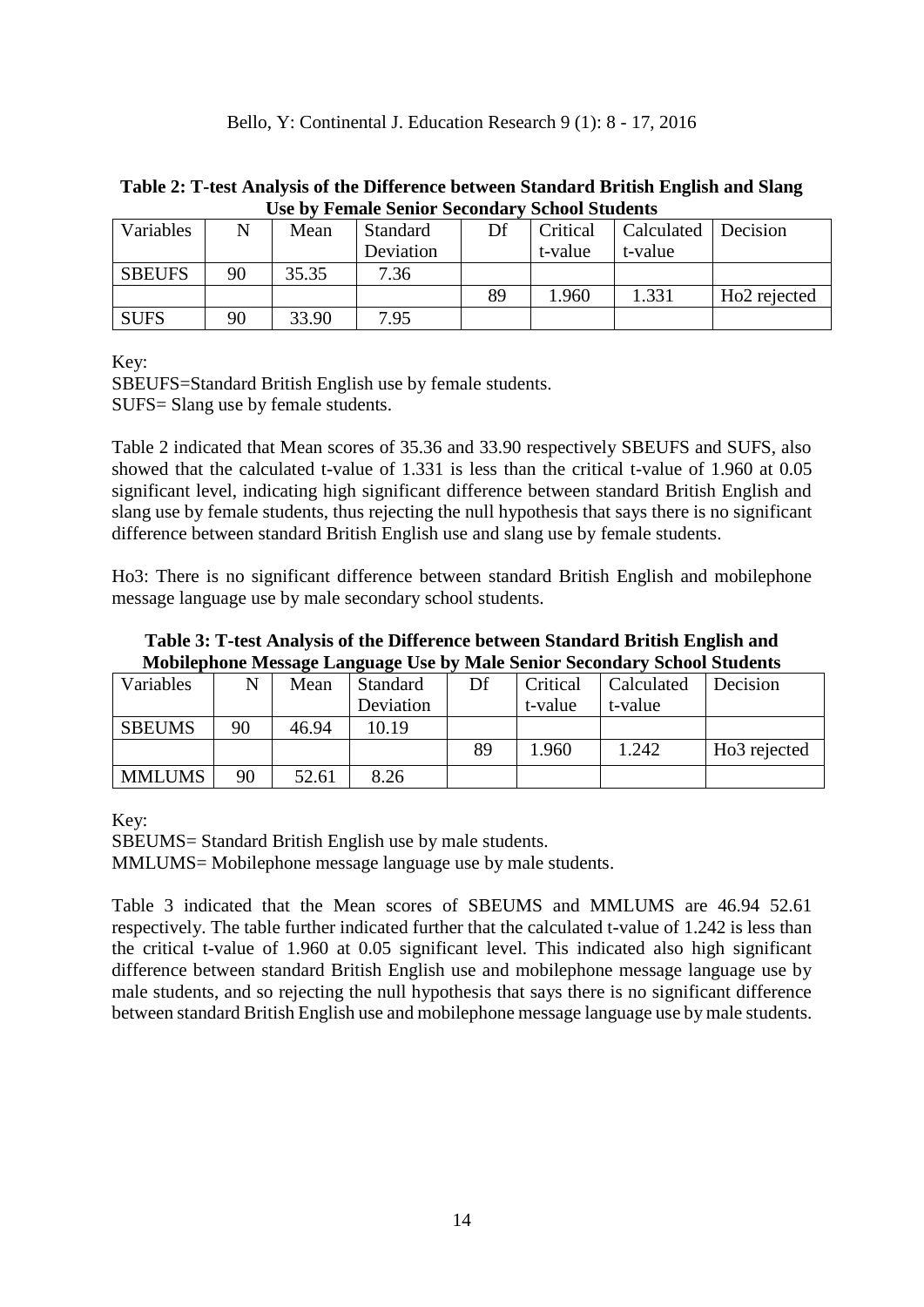Ho4: There is no significant difference between standard British English and mobilephone message language use by female senior secondary school students.

**Table 4: T-test Analysis of the Difference between Standard British English and Mobilephone Message Language Use by Female Senior Secondary School Students**

| Variables     | N  | Mean  | <b>Standard</b> | Df | Critical | Calculated | Decision                 |
|---------------|----|-------|-----------------|----|----------|------------|--------------------------|
|               |    |       | Deviation       |    | t-value  | t-value    |                          |
| <b>SBEUFS</b> | 90 | 42.44 | 8.45            |    |          |            |                          |
|               |    |       |                 | 89 | .960     | 0.346      | Ho <sub>4</sub> rejected |
| <b>MMLUFS</b> | 90 | 46.91 | 6.11            |    |          |            |                          |

Key:

SBEUFS= Standard British English use by female students.

MMLUFS= Mobilephone message language use by female students.

Table 4 showed that the Mean scores of SBEUF and MMLUFS are 42.44 and 46.91 respectively. Similarly, the table showed that the calculated t-value of 0.346 is less than the critical t-value of 1.960 at 0.05 level of significant, an indicative of high significant difference between standard British English and mobilephone message language use by female students, thus rejecting the null hypothesis that says that there is no significant difference between standard British English and mobilephone message language use by female studen**ts.**

# **DISCUSSION OF THE FINDINGS**

Results of the data collected and analysis in Table 1 indicated that the calculated t-value of 0.335 is less than the critical t-value of 1.960 at 0.05significant level, showing that there is high significant difference between standard British English and slang use by the female students. This is in agreement with the assertion of Bight (2003) who condemned use of slang as an acceptable correct social grammar because it undermines the standard language (English) which inadvertently reflects poorly upon its users.

Results in Table 2 showed that the calculated t-value of 1.331 is less than the critical t-value of 1.960 at 0.05 significant level, an indicative of high significant difference between standard British English and slang use by the female students. This also is in conformity with the findings of Bight (2003) who condemned use of slang as an acceptable correct social grammar because it undermines the standard language (English) which does reflect poorly upon its users. Bight submitted further that slang is a language of highly colloquial type which is considered as below the level of standard educated speech.

Findings in Table 3 indicated that the calculated t-value of 1.242 is less than the critical t-value of 1.960 at 0.05 significant level signifying that there is high significant difference between standard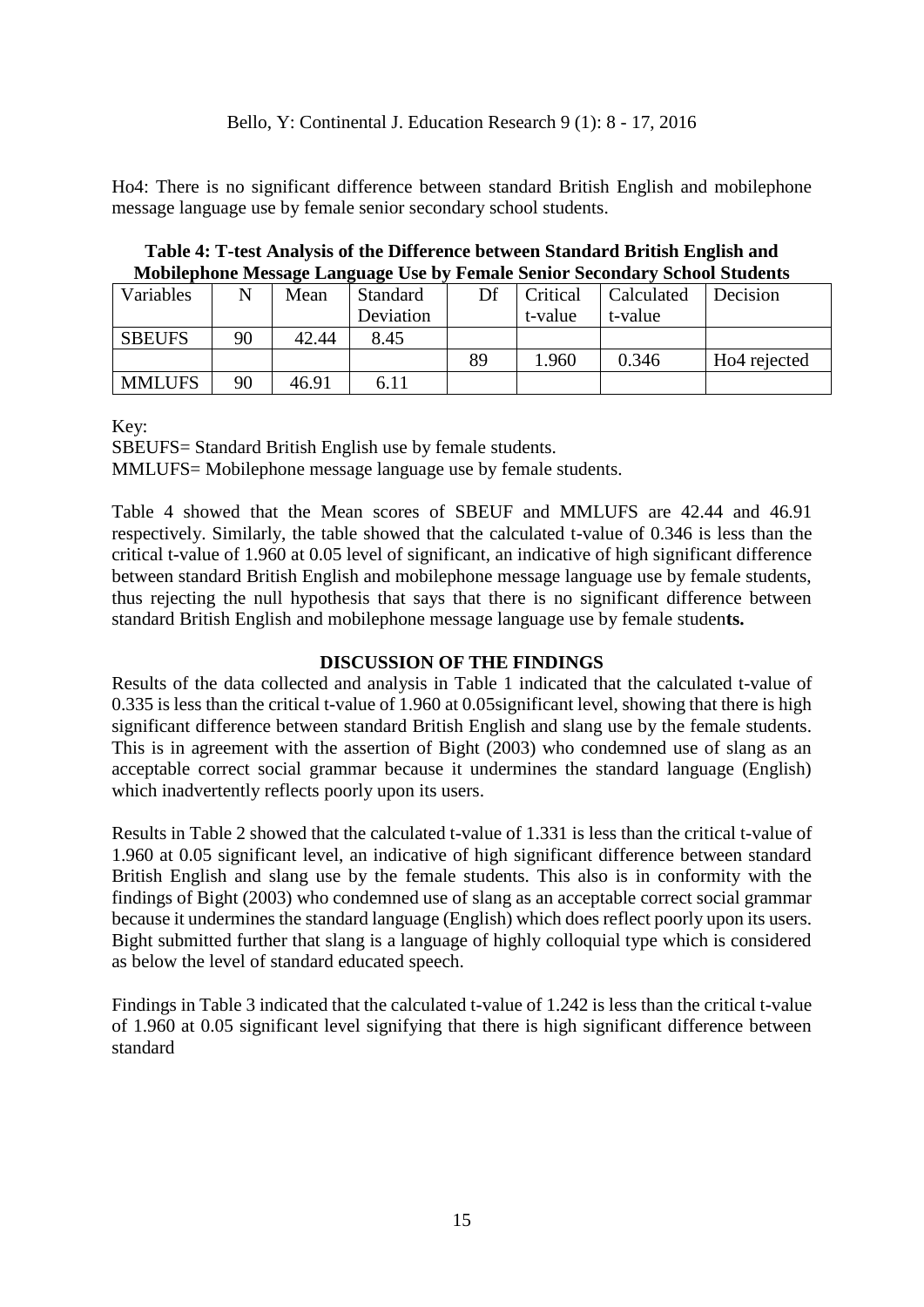British English and mobilephone message language use by male students. This is finding negates the assertion of Navv (2013) that slang is a characteristic of speech which is rhetoric, while the mobilephone message language is a written form of slang type used by students to freely themselves informally and often outside the confines of correct social grammar or social niceties with cheeky and amusing stances to enhance communication at least for social intelligibility.

Results in Table 4 showed that the calculated t-value of 0.346 is less than the critical t-value of 1.960 at 0.05 significant level, indicating that there is high significant difference between standard British English and mobilephone message language use by female senior secondary school students. This finding connotes the findings of Zinka (2011) that in most tertiary institutions, there is general awareness that most students especially female students no longer learn to listen well, speak well, and write well in English due to mobilephone message language use and other unofficial or ungrammatical English (slang).

## **CONCLUSION**

As a result of the analysis of the data collected and the results of the findings, it was concluded that there existed high significant differences between standard British English and slag use by both male female students, and similarly, high significant differences existed between standard British English and mobilephone message language use by both male and female students.

## **RECOMMENDATIONS**

As a result of the findings and the conclusion, it is therefore recommended teachers must as much as possible discourage the use of slang as well as mobilephone message language use by constantly engaging the students in oral drill and short-gun tests to awaken their standard British grammatical consciousness. Where possible, school authorities should discourage use of mobilephone as well as adulterated or pidgin English in the school premises during school hours. It is also recommended that experts could be invited to give talks on the danger of slang, ungrammatical expressions and mobilephone message language use. It is also recommended that other stakeholders such as parents should cooperate with the school authorities in this direction with an explanation that these days, many students find it very increasingly difficult to draw a line or distinguish between standard British English and slang / mobilephone message language, which is a contributing factor to the performance of students' academic pursuit especially in the English language which is the 'lubricant' for other academic subjects in Nigerian schools.